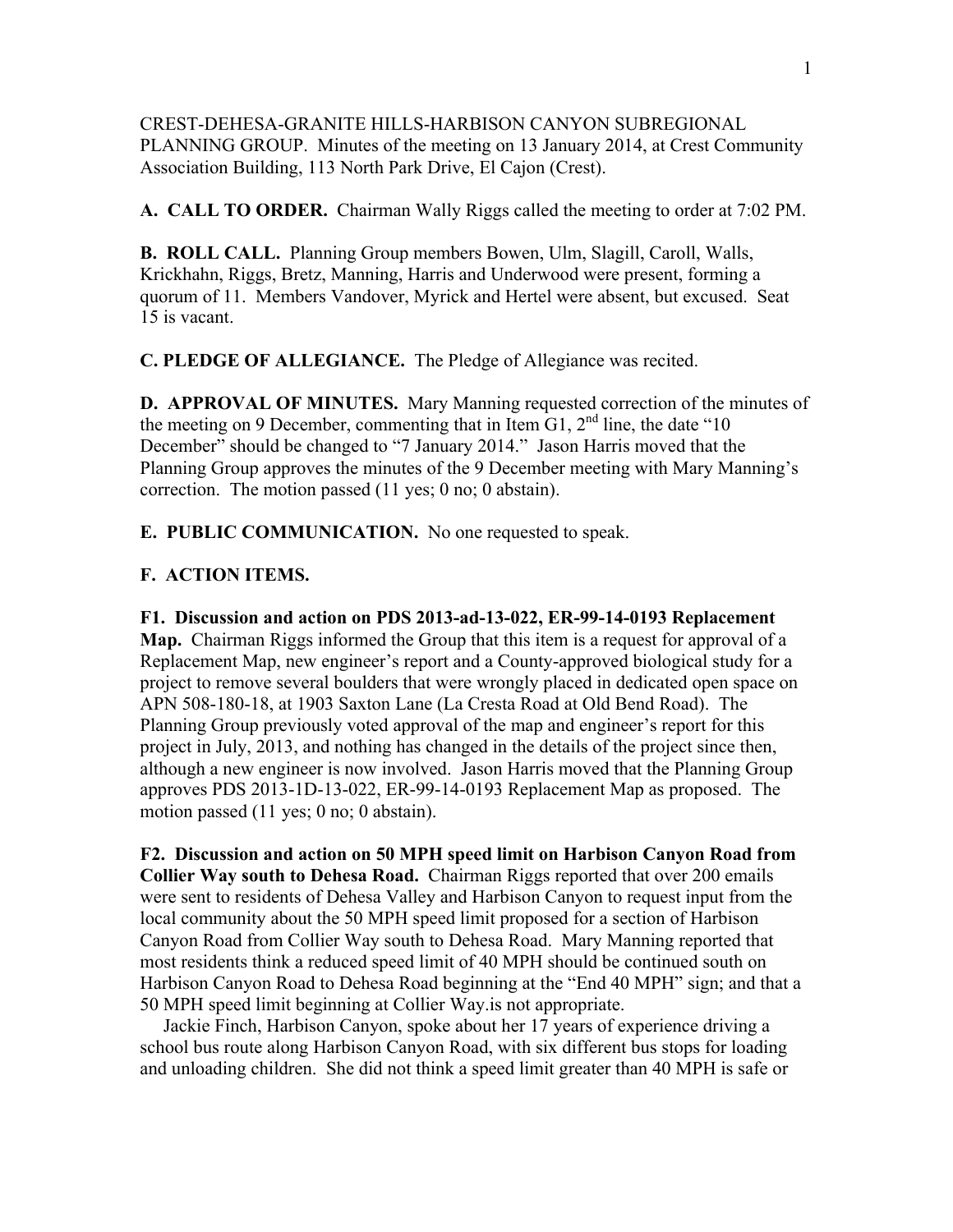appropriate for the existing road conditions, considering the distances needed to brake for a stopped school bus.

 Other community residents and Planning Group members concurred, that a 50 MPH or 55 MPH speed limit is too high, and that Harbison Canyon Road should have a speed limit of 40 MPH the entire way south to Dehesa Road from Collier Way.

 Lory Walls moved that the Planning Group recommends extending the 40 MPH speed limit from Collier Way to Dehesa Road, and it opposes raising the speed limit on any part of Harbison Canyon Road above 40 MPH, due to the unimproved roadside conditions such as lack of curbs and gutters, lack of adequate shoulder width, numerous driveway connections, many curves and lack of long distance sight lines. The motion passed (11 yes; 0 no; 0 abstain).

**F3. Discussion and action on Rural Fire Protection District disbandment.** Mary Manning attended the 7 January meeting of the Rural Fire Protection District Board of Directors, and she provided a handout of a draft letter the District Board is preparing to send to District property owners, citizens and customers served by the District. The letter is intended to inform the public about the Board's consideration of dissolution of the District, with its future functions, operations and management to be provided by the County Fire Authority agency. Mary explained that if the District Board does not unanimously vote either to dissolve the District and consolidate with the County Fire Authority, or unanimously vote to retain District independence, then a public vote is necessary to resolve the issue of the District's future. The County will no longer provide the District with \$3.1 Million in annual funding for its Cal Fire contract for staffing after 30 June 2014, and without this funding the District cannot maintain paid 24/7 staffing at Harbison Canyon, Dehesa and other District rural stations. Mary's analysis of the situation is that the safety of communities such as Harbison Canyon and Dehesa requires the District to dissolve and consolidate with County Fire Authority, as there is not sufficient funding for the District to remain "independent" and provide adequate firefighting service to all the rural communities in the District. The District Board is inviting public comment on this issue at its meeting on 4 February 2014, 7 PM, at 14024 Peaceful Valley Ranch Road, Jamul; and the District Board will vote to take action on this issue at its meeting on 4 March 2014 at the same location.

 Mary Manning moved that the Planning Group sends a letter recommending dissolution of the Rural Fire Protection District, and consolidation of the District's rural fire stations with the County Fire Authority, in order to continue or improve the current level of staffing at all rural fire stations in the District. The motion passed (11 yes; 0 no; 0 abstain.)

**F4. Property Zoning Cleanup 2013, POD 13-014.** Chairman Wally Riggs informed the Group that the County's proposed zoning ordinance amendments to eliminate inconsistencies within the ordinance, or with elements of the General Plan, does not appear to significantly impact the Subregion. He said that any Planning Group comments are requested by 31 January, and that the Planning Commission will consider POD 13- 014 at a public hearing on 21 February 2014.